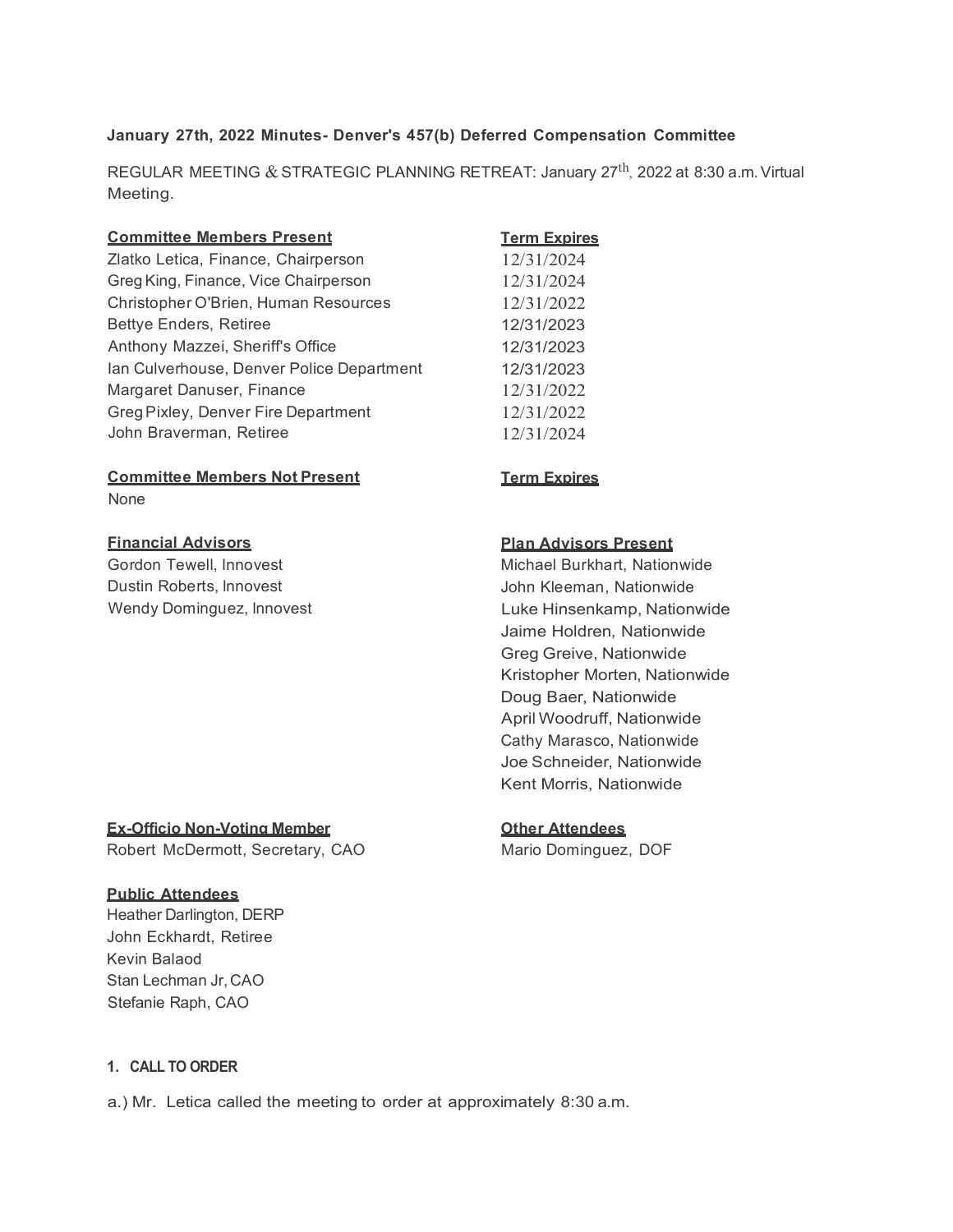b) A quorum is noted.

- c) The Secretary properly posted the notice of the meeting.
- d) Mr. Letica asked for any additions to the Agenda. No additions were made.

# **2. AMENDMENTS TO MINUTES**

Minutes for the October 26th, 2021 regular meeting were distributed and reviewed.

# **Discussion:** None

**Motion:** A motion offered by Margaret Danuser, duly seconded by Greg King, to approve the minutes for the October 26th, 2021regular meeting, and to direct the Secretary to certify the minutes. The motion carried by the following vote:

Aye: Letica, King, Enders, Mazzei, Culverhouse, O'Brien, Pixley, Danuser, Braverman Nay:0 Abstain: 0

## **3. OLD BUSINESS:**

a. **Near Retirement Marketing:** Discussion moved to the Strategic Planning Retreat portion of the meeting.

## 4. **NEW BUSINESS:**

a. 2022 Committee Officer Election:

**Motion:** A motion offered by Margaret Danuser, duly seconded by Greg King, to elect Zlatko Letica as Chairperson. The motion carried by the following vote:

## **Approved:**

Aye: Letica, King, Enders, Mazzei, Culverhouse, O'Brien, Pixley, Danuser, Braverman Nay:0 Abstain: 0

**Motion:** A motion offered by Margaret Danuser, duly seconded by Ian Culverhouse, to elect Greg King as Vice Chairperson. The motion carried by the following vote:

## **Approved:**

Aye: Letica, King, Enders, Mazzei, Culverhouse, O'Brien, Pixley, Danuser, Braverman Nay:0 Abstain: 0

**Motion:** A motion offered by Greg King, duly seconded by Margaret Danuser, to elect Chris O'Brien as Secretary. The motion carried by the following vote: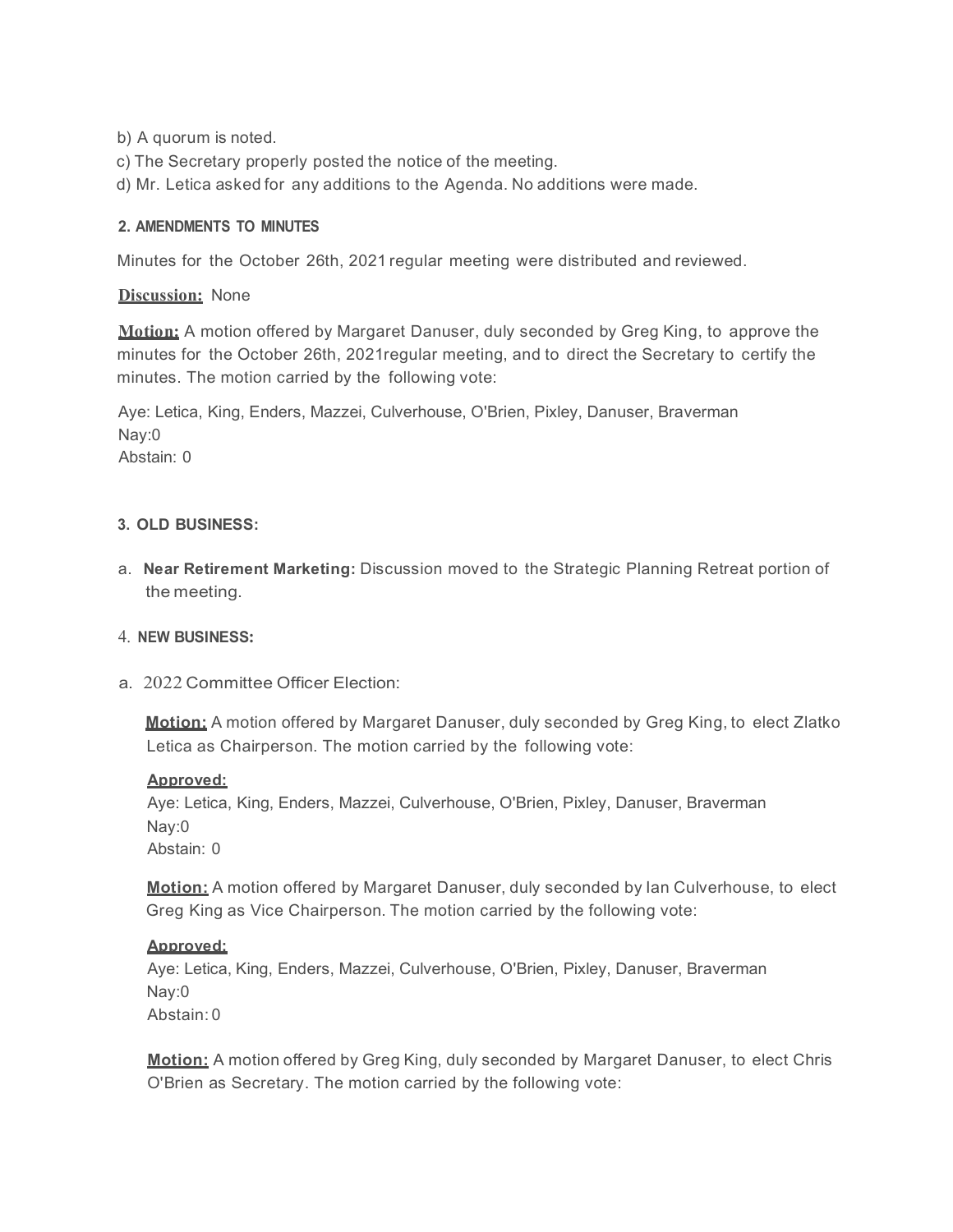# **Approved:**

Aye: Letica, King, Enders, Mazzei, Culverhouse, O'Brien, Pixley, Danuser, Braverman Nay:0 Abstain: 0

# **5. SUB-COMMITTEE REPORTS**

- **a. Branding Sub-Committee: Audit Sub-Committee:** No Updates
- b. **DERP/FPPA Partnership Sub-Committee:** Heather Darlington gave an update on the DROP program and rebranding efforts of DERP
- c. **Investment Sub-Committee:** Greg King said the sub-committee will be having a meeting with Nationwide.
- d. **Plan Document Review Sub-Committee:** No Updates
- e. **Budget Sub-Committee:** Jaime Holdren updated the committee on budget expenses and fees.
- f. **Audit Sub-Committee:** Zlatko Letica mentioned the annual audit will be finalized in February 2022.

# **6. 2022STRATEGIC PLANNING RETREAT:**

| <b>Time</b> | <b>Topic</b>                                                                                                                                                                                                                                                                                                                              | <b>Presenter</b> |
|-------------|-------------------------------------------------------------------------------------------------------------------------------------------------------------------------------------------------------------------------------------------------------------------------------------------------------------------------------------------|------------------|
| 9:15AM      | <b>Nationwide Quarterly Plan Health Report</b><br>Michael Burkhart discussed the<br>quarterly plan report handout which<br>highlighted Summit<br>Savings assets and activity.<br>Michael Burkhart gave an update on<br>$\bullet$                                                                                                          | Nationwide       |
|             | near retirement marketing efforts and<br>discussed the<br>Monthly metrics handout.                                                                                                                                                                                                                                                        |                  |
| $9:45$ AM   | <b>AM Break</b>                                                                                                                                                                                                                                                                                                                           |                  |
|             |                                                                                                                                                                                                                                                                                                                                           |                  |
| 10:00AM     | <b>Nationwide Date Security Update - Call Center</b><br>Doug Baer talked on call center statistics and<br>regional setup. Nationwide discussed the<br>\$5000 penalty owed to<br>the Plan for missing the call center performance<br>goal.<br>April Woodruff discussed fraud and security<br>safeguards<br>used to protect member accounts | Nationwide       |
|             |                                                                                                                                                                                                                                                                                                                                           |                  |
| 10:30 AM    | <b>Nationwide Employee Satisfaction Review</b><br>Michael Burkhart discussed survey methodology<br>and results of the survey                                                                                                                                                                                                              | Nationwide       |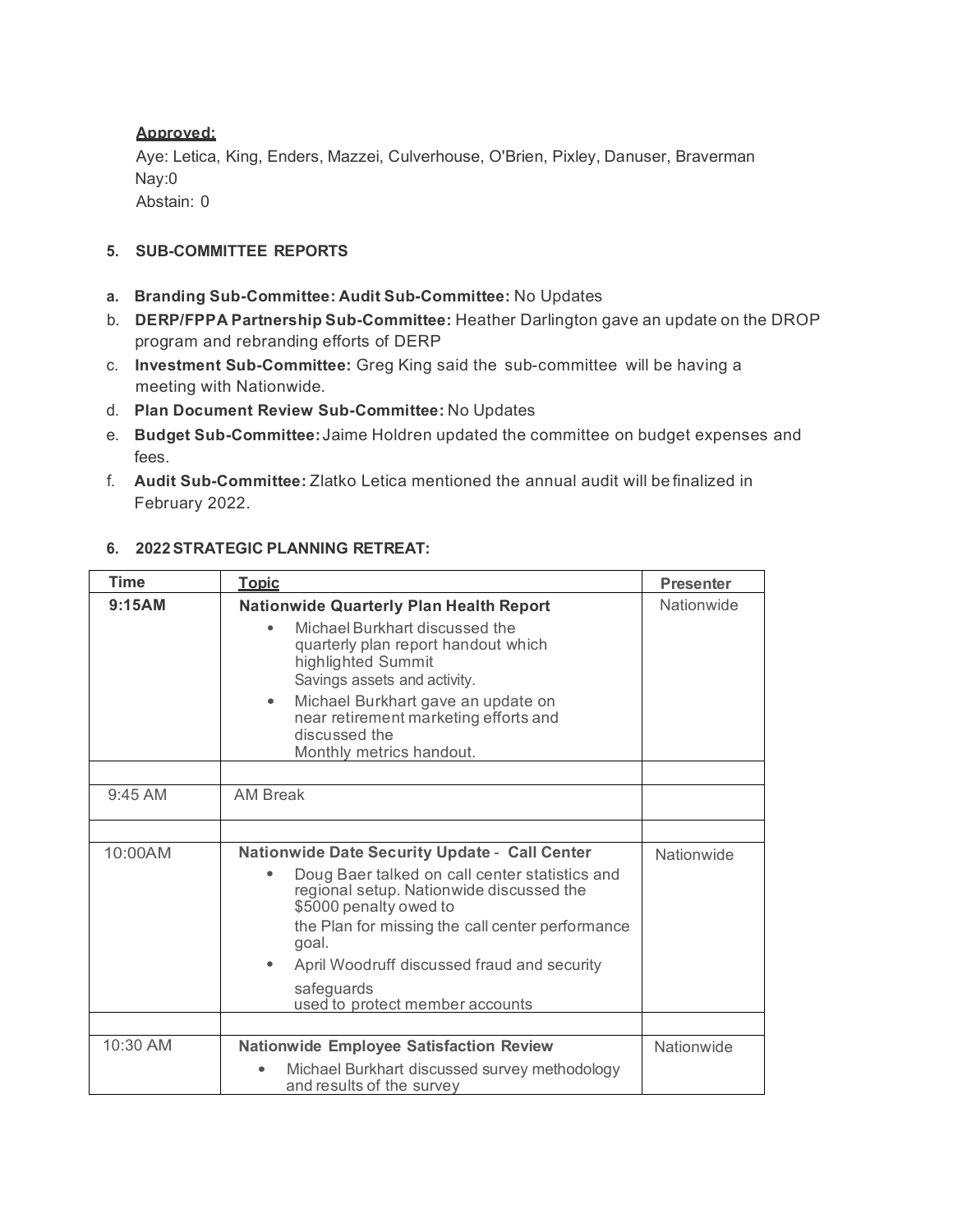| 11:00AM  | <b>Innovest Quarterly Report and Target Date Strategy</b><br><b>Deep Dive</b><br>Dustin Roberts discussed retirement plan<br>$\bullet$<br>topics and trends; and overall capital<br>market conditions<br>Gordon Tewell discussed fund performance and<br>$\bullet$<br>gave a detailed presentation on Target Date Funds | Nationwide |
|----------|-------------------------------------------------------------------------------------------------------------------------------------------------------------------------------------------------------------------------------------------------------------------------------------------------------------------------|------------|
| 12:00 PM | Working Lunch: S0BA, CIT's, and ESG<br>Gordon Tewell gave a detailed discussion on<br>Collective Investment Trusts, Environmental<br>Social & Governance<br>investing, and Self-Directed Brokerage accounts.                                                                                                            | Nationwide |
| 12:30 PM | <b>Working Lunch: In-Plan Retirement Income</b><br>Cathy Marasco discussed retirement income<br>benefits plans                                                                                                                                                                                                          | Nationwide |
| 1:00 PM  | <b>Behavioral Finance Session</b><br>Shannon McCarthy discussed behavioral finance<br>and<br>how it is used in participant marketing                                                                                                                                                                                    | Nationwide |
| 1:30 PM  | <b>PM Break</b>                                                                                                                                                                                                                                                                                                         |            |
| 1:45 PM  | <b>Nationwide Annual Participant</b><br><b>Engagement/Education Update and Plan</b><br>Joe Schneider discussed the Financial Wellness<br>planning tool pilot program that is available to<br>participants                                                                                                               | Nationwide |
| 2:30 PM  | Goals Session - Set for 2022 and review of<br>2021Goals<br>Michael Burkhart reviewed the<br>$\bullet$<br>results of the 2021 Goals<br>Nationwide, Innovest and Committee planned<br>$\bullet$<br>and set goals for 2022                                                                                                 | All        |

- **7. PUBLIC COMMENT:** John Eckhardt raised a question on the Financial Wellness Planning tool. Mr. Eckhardt commented on MIRP, plan retention efforts, and surveys sent to retirees.
- **8. EXECUTIVE SESSION:** None
- **9. ADJOURN PUBLIC MEETING:**

**Motion:** A motion to adjourn the public meeting offered by Margaret Danuser and seconded by John Braverman

**Approved:** Letica, King, Enders, Mazzei, Culverhouse, O'Brien, Pixley, Danuser, Braverman Aye: Nay:0 Abstain: 0